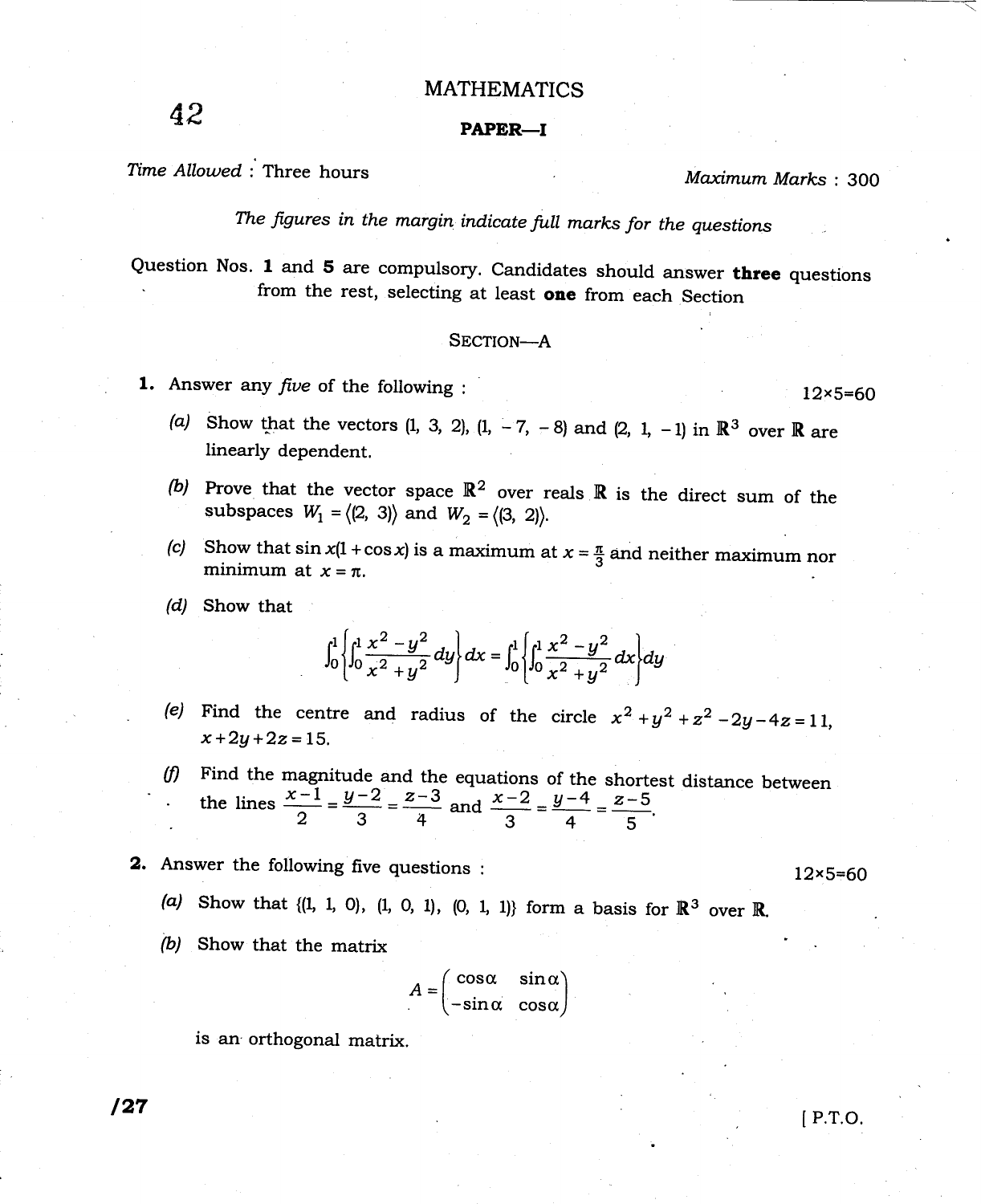(c) Reduce the following matrix to its echelon form and find its rank :

$$
A = \begin{pmatrix} 2 & 3 & 1 & 2 & 0 \\ 0 & 3 & -1 & 2 & 1 \\ 1 & -3 & 2 & 4 & 3 \\ 2 & 3 & 0 & 3 & 0 \end{pmatrix}
$$

(d) Verify the Cayley-Hamilton theorem for the matrix

| $-3$    | 5              |                          |
|---------|----------------|--------------------------|
| $=$   2 | $\overline{0}$ | $\left  -1 \right $      |
|         | $-2$           | $\left  \cdot \right $ 3 |

(e) Find the eigenvalues and eigenvectors of the matrix

| $\left(1\right)$ | 2              | 3)             |
|------------------|----------------|----------------|
| $\vert 0$        | $\overline{2}$ | $\overline{3}$ |
| 0                | 0              | 2)             |

3. Answer the following five questions : 12x5=60

 $(a)$  If

$$
f(x, y) = \begin{cases} \frac{x^3 - y^3}{x^3 + y^3}, & (x, y) \neq (0, 0) \\ 0, & (x, y) = (0, 0) \end{cases}
$$

show that

- (i)  $f$  is continuous at  $(0, 0)$
- (ii)  $f_x(0, 0) \neq f_y(0, 0)$
- (iii)  $f$  is not differentiable at  $(0, 0)$

(b) If  $u = r \cos \theta$  and  $v = r \sin \theta$ , then show that

$$
\left(\frac{\partial u}{\partial x}\right)^2 + \left(\frac{\partial u}{\partial y}\right)^2 = 0 \text{ becomes } \left(\frac{\partial u}{\partial r}\right)^2 + \frac{1}{r^2} \left(\frac{\partial u}{\partial \theta}\right)^2 = 0
$$

(c) Show that

$$
\frac{b-a}{1+b^2} < \tan^{-1} b - \tan^{-1} a < \frac{b-a}{1+a^2} \quad \text{for } b > a > 0
$$

 $127$  2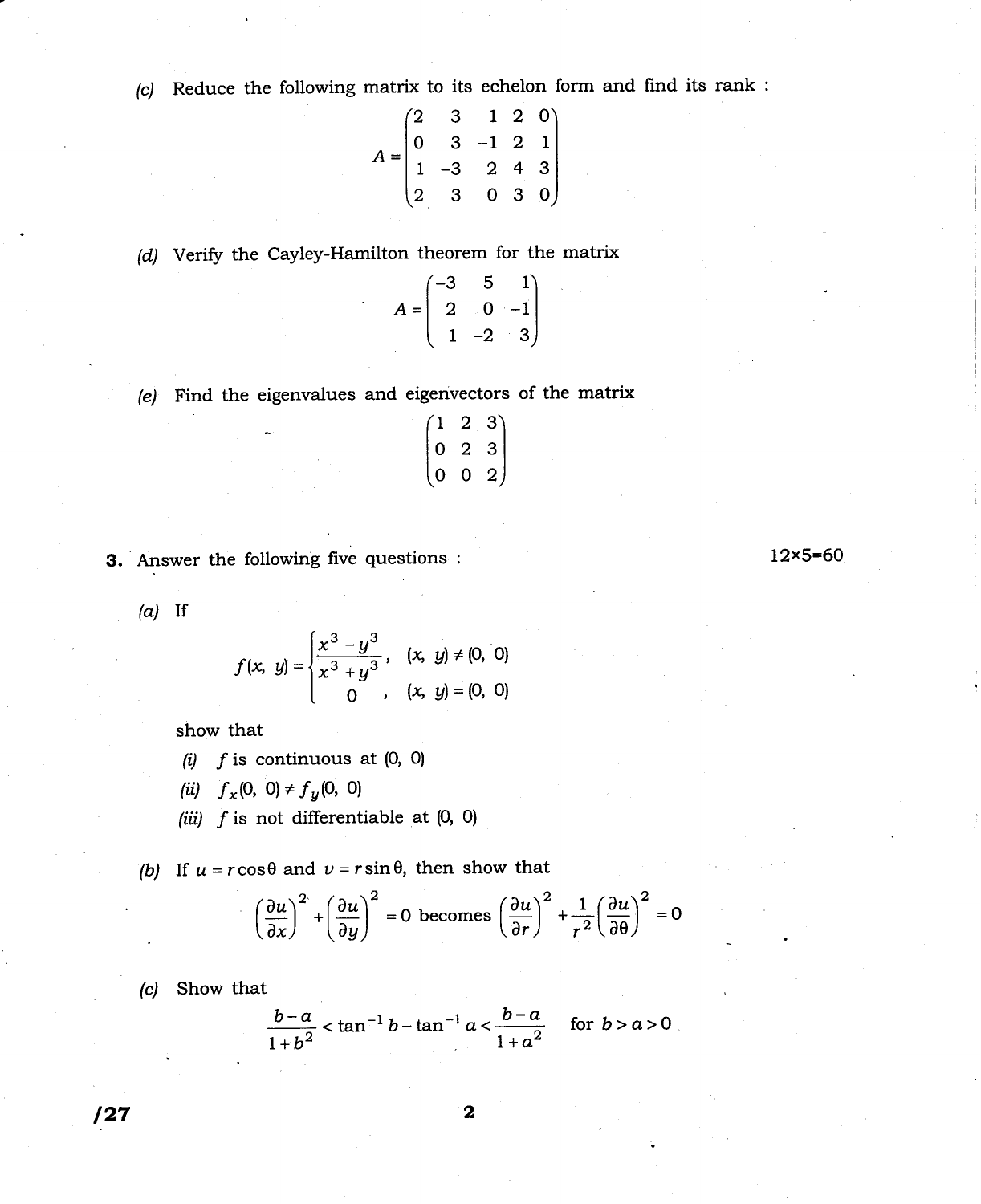- (d) Find the area of the region enclosed by the parabola  $y^2 = 4ax$  and the chord  $u = mx$ ,
- (e) Show that  $2^n \Gamma(n+\frac{1}{2})=1.3.5.\dotsm (2n-1)\sqrt{\pi}$ , where *n* is a positive integer.
- 4. Answer the following five questions : l2x5=60
	- (a) A variable plane is at a distance  $p$  from the origin and meets the axes at  $A$ , B, C. Find the locus of the centroid of the tetrahedron OABC.
	- (b) Find the equation of the plane through the'origin containing the line

$$
\frac{x-1}{5} = \frac{y-2}{4} = \frac{z-3}{5}
$$

- (c) Find the equation of the sphere through the points  $(0, 0, 0)$ ,  $(0, 1, -1)$ ,  $(-1, 2, 0)$  and  $(1, 2, 3)$ .
- (d) Find the equation of the right circular cone generated when the straight line  $2y+3z=6$ ,  $x=0$  revolves about z-axis.
- (e) Find the equation of the right circular cylinder if the radius of a normal section of the cylinder is 2 units and axis lies along the straight line

$$
\frac{x-1}{2} = \frac{y+3}{-1} = \frac{z-2}{5}
$$

#### SECTION-B

- **5.** Answer any *five* of the following :  $12 \times 5=60$ 
	-

$$
\frac{dy}{dx} + x\sin 2y = x^3\cos^2 y
$$

(b) Solve

(a) Solve

$$
(D2 - 1)y = x \sin 3x + \cos x
$$

(c) A particle moves along a straight line, its distance  $x$  from a fixed point O on the line is  $k\sqrt{\frac{c-x}{x}}$ . Prove that the acceleration is directed towards O and is inversely proportional to the square of its distance from O.

## $127$  3 IP.T.O.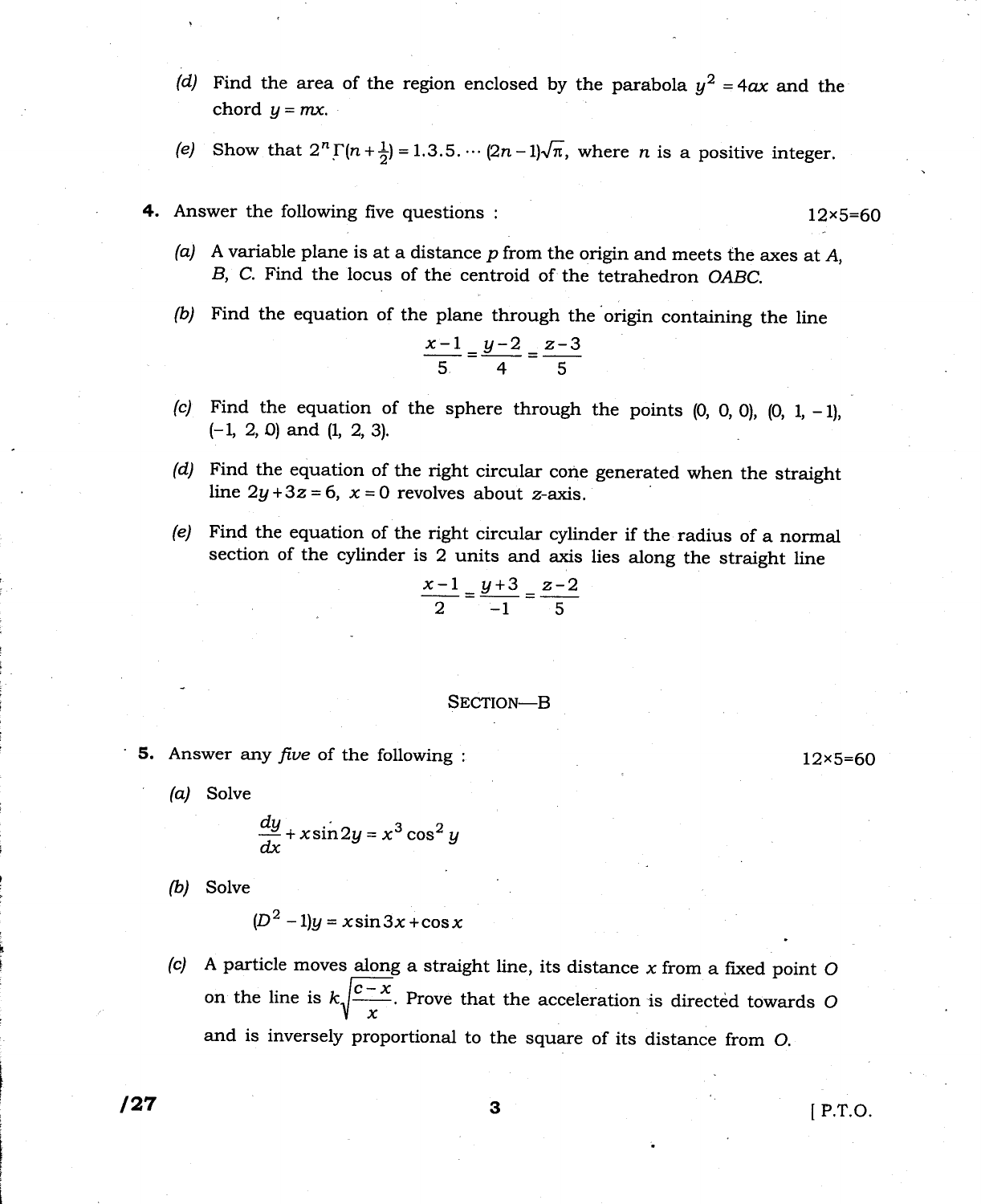- (d) ABCDEF is a regular hexagon of side  $a$  and forces represented in magnitudes and directions by  $\overrightarrow{AB}$ ,  $2 \overrightarrow{AC}$ ,  $3 \overrightarrow{AD}$ ,  $4 \overrightarrow{AE}$ ,  $5 \overrightarrow{AF}$  act at A. Show that the magnitude of their resultant is  $\sqrt{351}a$ .
- (e) Prove that
	- (i) divcurl  $\mathbf{F} = \nabla \cdot \nabla \times \mathbf{F} = 0$
	- (*ii*) curl curl **F** = grad div **F**  $\nabla^2$ **F**
- $(f)$  Prove that a curve be a helix if and only if its curvature and torsion are in a constant ratio.
- 6. Answer the following five questions :

12x5=60

(a) Solve

$$
xy(1+xy^2)\frac{dy}{dx}=1
$$

*(b)* Solve

$$
\frac{dy}{dx} + \frac{y\cos x + \sin y + y}{\sin x + x\cos y + x} = 0
$$

- Find the general and singular solutions of the equation  $y = px \sqrt{1 + p^2}$  $(c)$
- (d) Using the method of variation of parameters, solve

$$
\frac{d^2y}{dx^2} + 4y = \tan 2x
$$

(e) Solve

$$
\frac{d^2y}{dx^2} - 2\frac{dy}{dx} + y = xe^x \sin x
$$

7. Answer the following five questions :

12x5=60

(a) A particle starts from rest and moves along a straight line with uniform acceleration f. At the end of time t, the acceleration becomes  $2f$ ; at the end of time 2t, it becomes  $3f$  and so on. Show that the velocity at the end of time nt is  $\frac{1}{2}n(n+1)$ ft.

 $\sqrt{27}$  4